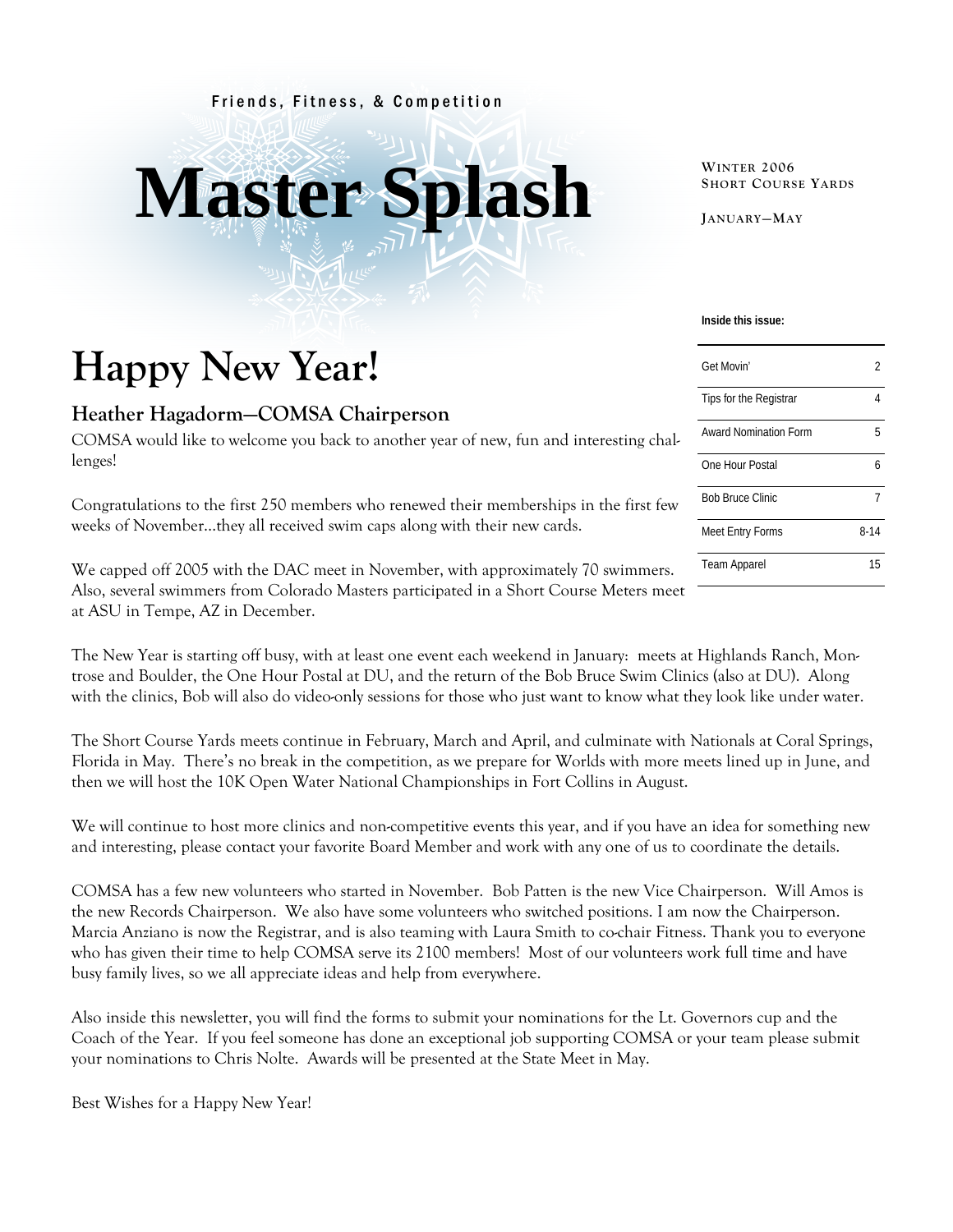#### *COMSA Board of Directors*

*Heather Hagadorn Chairperson heatherlh@msn.com* 

*Bob Patten Vice Chairperson rwpatten@aol.com* 

*Marcia Anziano Registrar marfer@att.net* 

*Kathy Garnier Secretary K\_garnier@msn.com* 

*Susan Nolte Treasurer chrisnolte@msn.com* 

*Cindy Hawkinson Past Chairperson cinswims@earthlink.net* 

*Mel Dyck Webmaster webmaster@comsa.org* 

*Ellen Campbell Newsletter Editor ColoradoTriClub@comcast.net* 

*Nicole Vanderpoel Long Distance Chairperson nicolevanderpoel@msn.com* 

*Laura Smith Fitness Chairperson lsmith@vailresorts.com* 

*Carrie Slover Coaches Chairperson carrieslover@starband.net* 

*Mark Plummer Top Ten Chairperson mplummer65@msn.com* 

*Kim Crouch Sanctions Chairperson kimigo@comcast.net* 

*Chris Nolte Awards, Records chrisnolte@msn.com* 

*Pete Schwenker Officials Chairperson petes@mcguckin.com* 

*Gary Reese Safety Chairperson swimcoachreese@msn.com*

## **Keep Your Body Moving!**

#### **Laura Smith—Fitness Chairperson**

We live out in the sticks. When we were contemplating moving to Evergreen, our Real Estate Agent told us that it was a commuter town, and the further away from I-70 we were, the more we could get for our money. So, we bought WAY up the mountain, off the beaten path, after the pavement ends and the road turns to dirt. There are no apartments, condos, or duplexes. Everyone has a chunk of land. Some people tend to get very creative with their acreage. Two of our neighbors have made their own little ponds in their yards. One did it right. It has a water wheel, a pump system, and is always crystal clear and well maintained. I've seen herds of Elk going to that picturesque watering hole and spending the day there. The other neighbor, has created a scientifically perfect body of water to harbor the procreation of mosquitoes, algaes, and mud. It's a stagnant pit of disgusting filth. Obviously the Board of Health doesn't frequent Clear Creek County. I drive by both of these properties anytime I leave my house. Each time, the one looks better….and the other looks worse. I started thinking about it. If the human body is composed of two thirds water…do we really want it to stagnate?! If we don't move our bodies around and get things flowing, purging, and recirculating…what's really going on inside of us?

 I've been stagnate in my professional life. Going through the motions, on auto-pilot, without much thought or passion in relation to what I'm doing. In fact some days, I was worried that if my boss walked in, he'd arrest me for loitering. I've been stagnate in my social life, where it's easier just to keep doing what you're doing rather than taking a risk and starting fresh. I have a pulse, you have a pulse, we're both single. With all that in common, why would we want to break up? It's 'comfortable'. And I've been stagnant in my athletic life. Easier to keep to routine and know exactly what's coming rather than shake things up. I show up to the same workouts, go to the same lane, and swim the same speed. All of the above: pretty unsatisfying. Never a sense of accomplishment, a true sense of joy, or any pride in my actions. If I were a pond, I'd be harboring mosquitoes if I kept to this mentality.

So, before the sludge starts to form…MOVE. Flow. Circulate. Keep in motion. And, preferably, let it be forward motion! It's really that easy.

 Sure, you can make exercise physiology as complicated as you'd like. The human body is amazing machine, and we still have so much to learn about it. However, you don't need to be a rocket scientist to get the jist of what universally revered Doctors and Scientists are trying to tell us. Here are some excerpts on exercise and health I pulled off the internet:

 *"Inactivity leads to significant increases in visceral fat, and a moderate exercise regimen can keep this potentially dangerous form of fat at bay, according to the results of the first randomized clinical trial evaluating the effects of exercise amount and intensity in sedentary overweight men and women." ;"Moderate Physical Activity Is Critical For Reducing The Risk Of Chronic Disease In Older Women" ; "T'ai chi' Lowers Blood Pressure For Older Adults" ; "Regular Exercise May Protect Against Negative Effects Of Stress On Immune System*".

Do you see a theme? If you Google 'Benefits of Exercise', you can spend a lifetime read-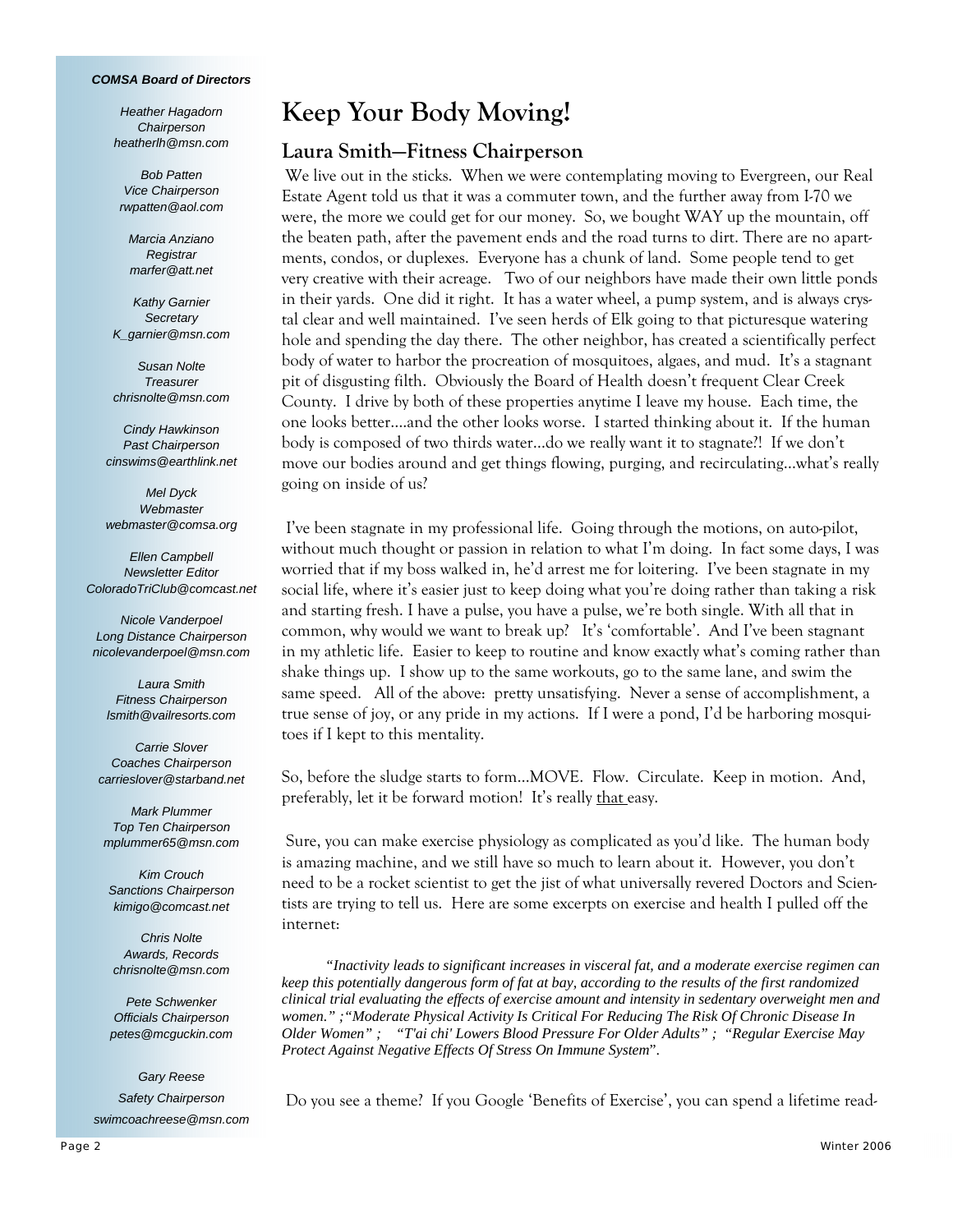## **Experience the Benefits of Exercise (from page 2)**

ing articles that all relay the same message. Exercise is good. Being sedentary is bad. End of story. So why do so many people choose NOT to exercise? I'm sure there are as many excuses out there as there are sedentary people. Kids, work, weather, finances, the dog ate my suit. I'm not buying any of them. Not for a minute. Sure, there are days when a workout just isn't going to happen. But let this be the exception, not the rule.

 A few years ago I had shoulder surgery. For the first few weeks afterward, I really couldn't do much of anything. I sat around, watching my body atrophy, while my husband would scoot off to workout. I'd sit by the window with my arm in a sling and watch people jogging or flash by on their bikes. I went to a few swim practices and watched from the bleachers, as everyone in the pool was becoming stronger and healthier. Quite frankly, it sucked. I didn't realize just how much I enjoyed working out, until I could-



n't do it. I missed the feeling of panting, sweating, and moving! This experience, however, made me adamant about wanting to maintain a fitness level where I can always maintain a level of fitness. I don't want to ever NOT be able to do something because I just physically cannot.

 Have you ever cooked bacon? When you heat the temperature up, the fat bubbles and sizzles, and can easily be drained. If you let it sit, it coagulates into a thick solid. It's enough to turn a Carnivore into a Vegetarian! When you exercise, you raise your body temperature. You start releasing toxins. Your heart rate increases, pumping more efficiently and helping the body to eliminate built up waste products. You are helping to cleanse your system and eradicate damage.

 Even CARS don't start up if you let them sit for years without turning the engine over and maintaining them. Simply put, things with moving parts have moving parts for a reason! To move them! It maintains function, keeps everything lubricated, clean, and running smoothly. We all come into this world with one thing: a body. Use it. Don't let it sit and stagnate.

"We all come into this world with one thing: a body. Use it. Don't let it sit and stagnate."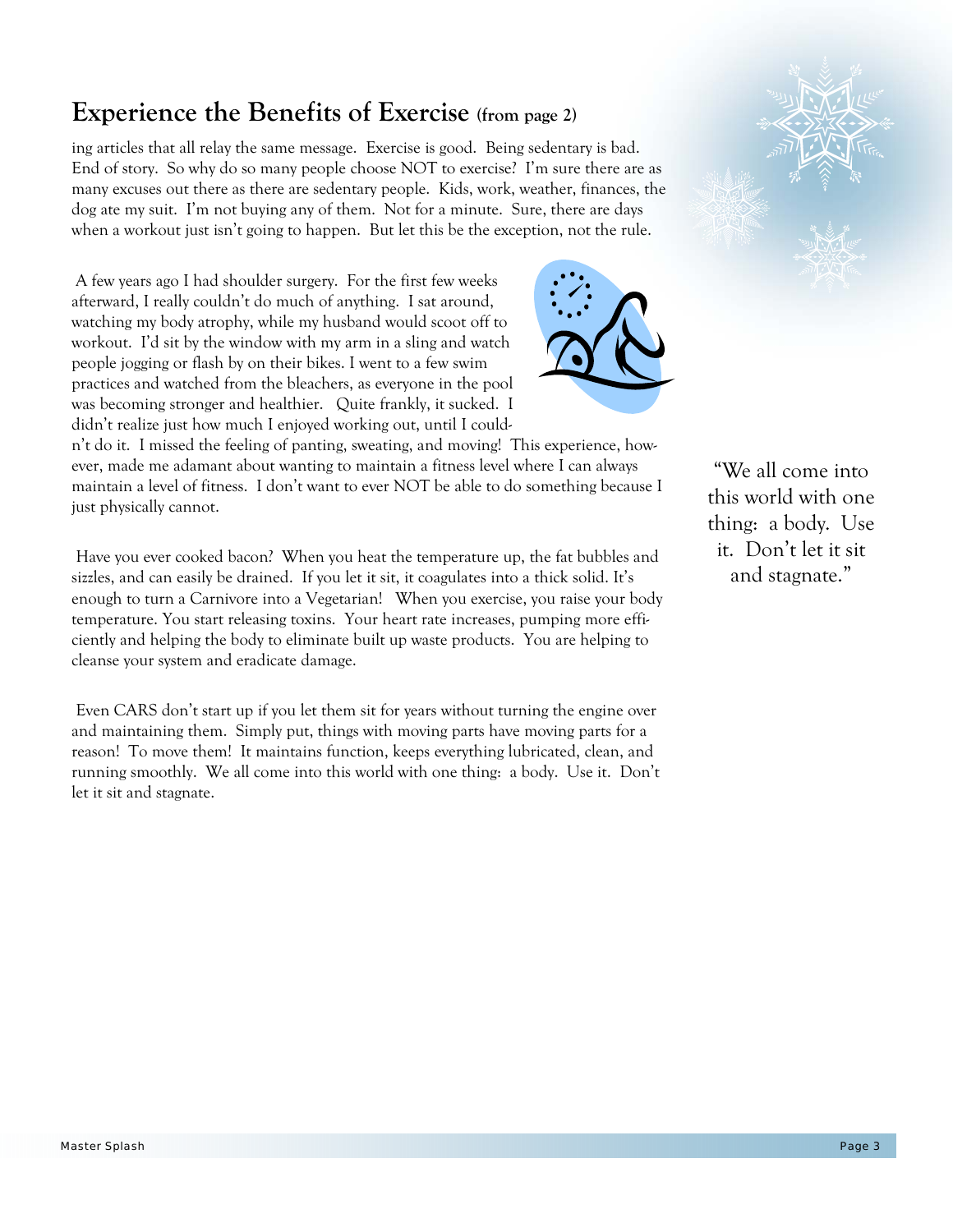

## **DAC Hosts Exceptional Meet**

#### **Marcia Anziano—Past Chairperson**

With the absence of some of the usual meets this Fall, the DAC stepped up to the plate and hosted their meet in mid-November to help fill the gaps. Rich LeDuc, coach of the DAC Masters, put a great deal of effort into providing a quality meet for all of us. He was able to put together a format so that all the possible events were provided in order for our swimmers to have an opportunity to swim Approximately 80 Short Course Meter times for this season. The addition of their new timing system with its three lane scoreboard made viewing and participating better than ever.



swimmers competed in the Short Course Meters Meet November 18 & 19 at the Denver Athletic Club.

 All swimmers who participated experienced a very well run meet with great refreshments. As usual, the DAC provided fruit, coffee, bagels, trail mix, and the always anticipated keg of beer. The 80 plus swimmers attending the meet all had very positive comments and I am sure they will return next year for this annual event. We hope to see you there, too! Big Thanks to Rich and the DAC for a great time.

## **Tips From the Registrar**

#### **Marcia Anziano—Registrar**

It's registration time again, and here are a few things to keep in mind.

Please write legibly on all your registration materials, including your annual registration as well as meet entries. Don't forget your check made payable to COMSA.

Allow at least a two week turnaround to receive your USMS membership card. Don't wait until the last moment before an event that requires membership and send in your application. The mail is picked up once a week (twice during peak season) by the assistant registrar and then forwarded to the registrar, who in turn attempts to process the applications within the following 2 days and put them in the mail. Due to timing and individual schedules, delays may result, so plan ahead and submit your renewal forms or new applications in advance.

If you move, email the registrar with your change of address. Attempts are made to follow up on all returned mail, but to be sure that you are receiving both the national publication and the local newsletter, please keep us aware of any changes.

When signing up for a meet, always use your name **exactly** as it appears on your USMS registration card. This will help the Top Ten Chairperson, Mark Plummer, when he attempts to match your name to your USMS number when submitting times for Top Ten consideration.

Thanks!

*2006 Registration Renewals are underway. If you did not receive your renewal form in the mail, please contact Marcia Anziano, COMSA* 

*Registrar, at* 

*marfer@att.net.*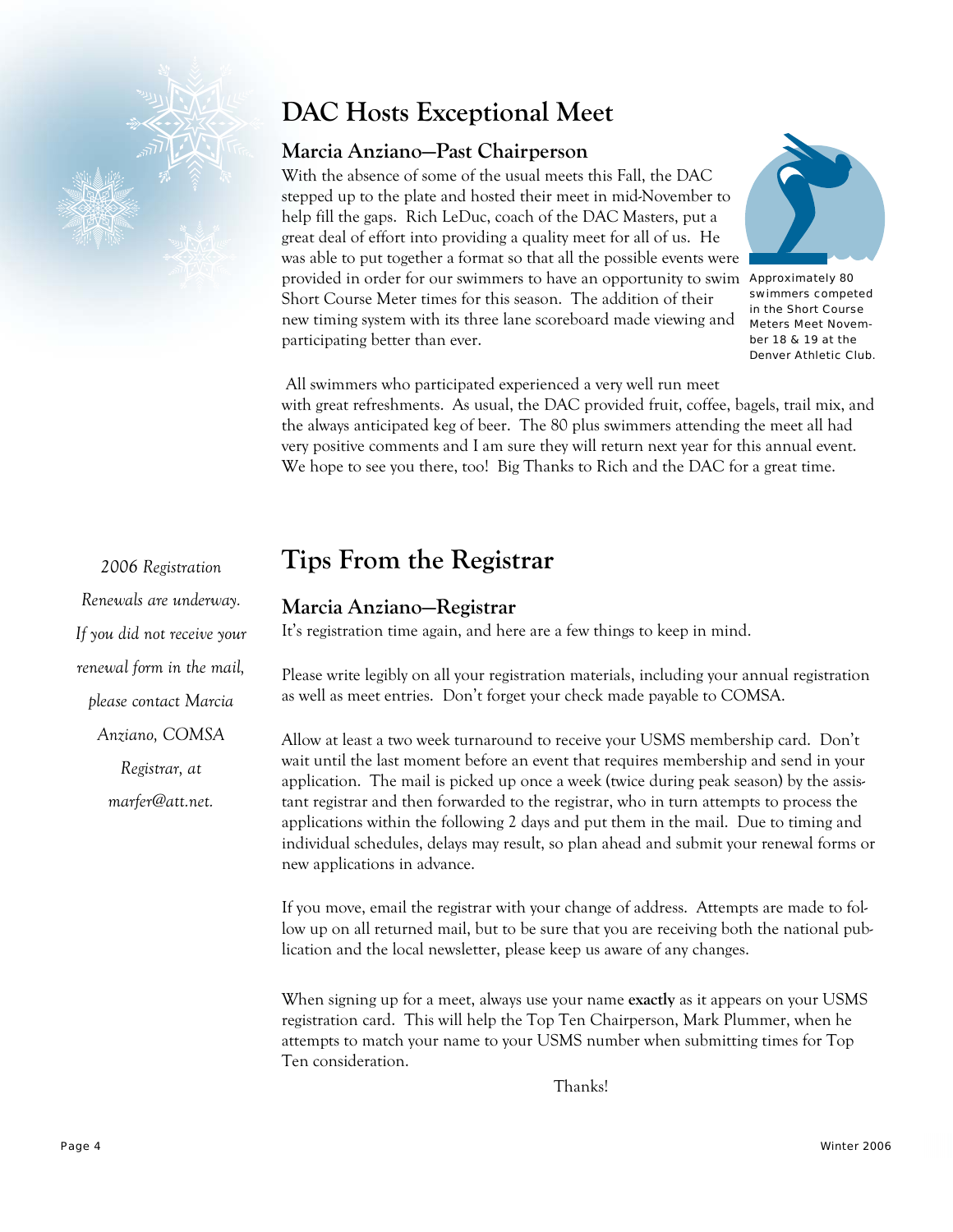## **Looking for Nominations**

#### **COACH OF THE YEAR AND LT. GOVERNOR'S CUP AWARDS**

It is time to begin thinking about nominations for Coach of the Year and Lt. Governor's Cup. Below you will find information about these awards and following is an application to submit your nominations. Be sure to check the space for the award you are nominating the person for. Submit these to Chris Nolte at cnolte@servicestarusa.net or mail to:

**Chris Nolte** 

**9849 S. Concord Ct.** 

#### **Highlands Ranch, CO 80130**

#### **CRITERIA FOR NOMINATION**

#### Lt. Governor's Cup

One male and one female will be chosen by a committee of past recipients

Nominees must be members of COMSA

Selection will be based on contribution to Masters Swimming and COMSA – not swimming skill

#### COMSA Coach of the Year

Nominee must be a member of COMSA

Nominee must have been a participant for at least one year

 Selection is based on contributions made to the team with respect to camaraderie, technical advice, motivation, and support of team members

The strength of the letters will be considered along with the size of the team

#### **NOMINATION FORM – DEADLINE MARCH 12, 2006**

|                                                              | LT GOVERNOR'S CUP_____________ OR COACH OF THE YEAR _______________ |
|--------------------------------------------------------------|---------------------------------------------------------------------|
|                                                              |                                                                     |
| I nominate the above for___________________________ because: |                                                                     |
|                                                              |                                                                     |
|                                                              |                                                                     |
|                                                              |                                                                     |
|                                                              |                                                                     |
|                                                              |                                                                     |
|                                                              |                                                                     |

**Submit before March 12, 2006 to: Chris Nolte, 9849 S. Concord Ct., Highlands Ranch, CO 80130 E-mail: cnolte@servicestarusa.net**

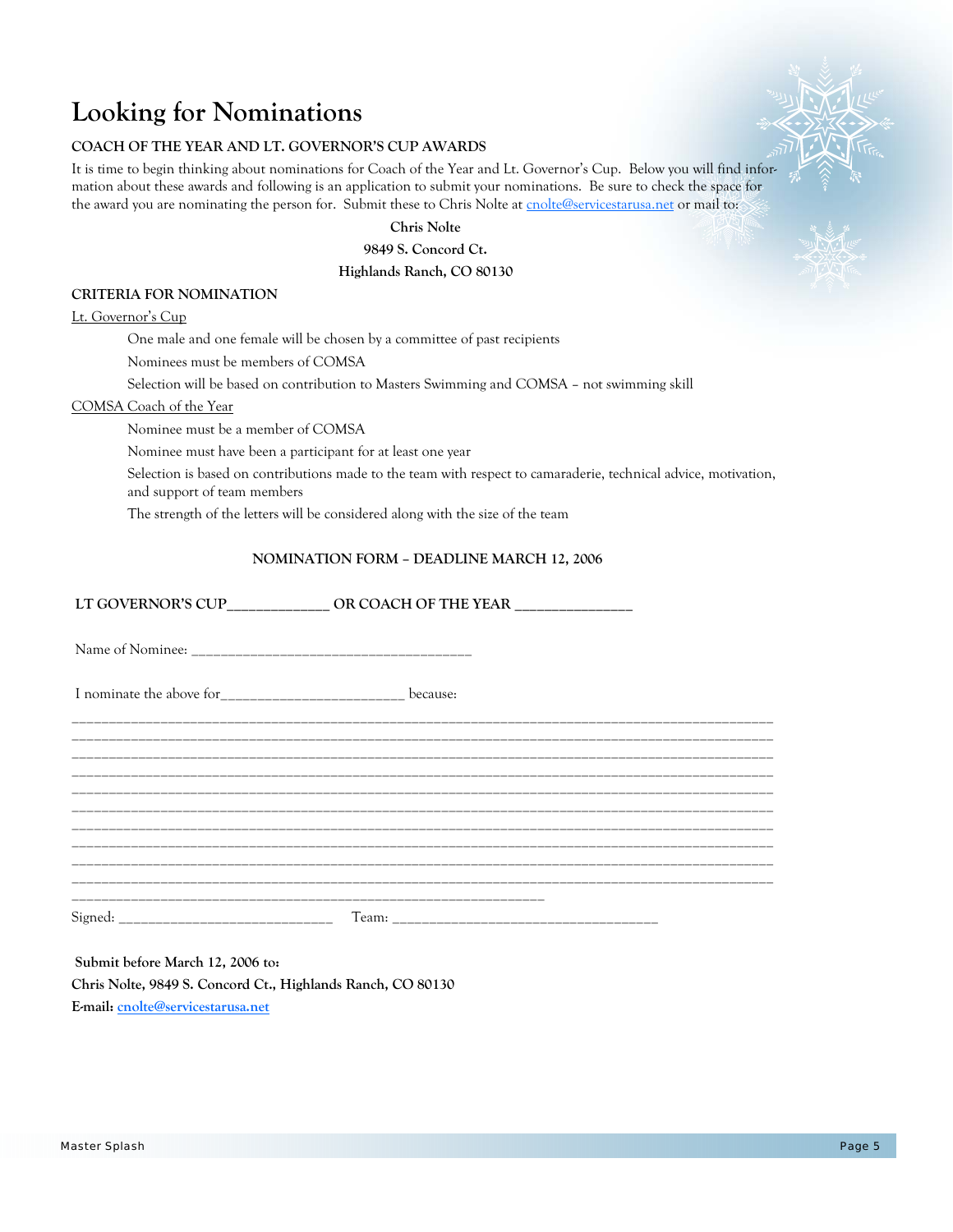

### **ONE HOUR POSTAL – Jan 15, 2006**

COMSA has reserved lanes for use by its members for participation in the One Hour Postal Swim held annually dur-

ing the month of January. For those not familiar with a postal event, it is one where you swim the event locally and submit your results to be ranked with all others that have completed the event. This particular event is one where you swim for one hour and submit the distance that you complete. Each swimmer must have someone to record the time of each 50 split as verification of their swim.



COMSA has reserved 8 lanes at DU on Sunday, January 15, 2006, from 9:45 to 11:45 a.m. The rules allow for 2 swimmers per lane, so 32 swimmers will be able to participate at this time. This year the event is being sponsored by  $O^*H^*I^*O^*$  Masters. They are also using it as a fund raiser for the victims of Katrina; details can be found on their website **www.ohiomasters.com/ohprules.htm** .

Current 2006 membership in USMS is required to participate. **Please bring a copy** of your USMS (COMSA) card to be included with the Postal entry.

There is no fee for admission to DU and the use of the pool is free, COMSA has covered the charge for its members to use the lanes. Please enter the facility off of the concourse located to the North of the pool, do not enter through the Coors Fitness Center.

COMSA will be submitting the entries for all participants.  $O^*H^*I^*O^*$  Masters requests that you use the online entry system provided on their website to sign up for the event prior to swimming it at DU. When you sign up on their website, you will be given the official split sheet to be used during the event. COMSA will then collect the split sheets, copies of your USMS (COMSA) card, and your check and will mail then to the organizers.

Participants are requested to provide a recorder. If possible, arrange to record for another swimmer and you can each swim in opposite hours. To reserve a spot please contact:

> Nicole Vanderpoel, Long Distance Chairperson Email: nicolevanderpoel@msn.com Phone: 303-792-5936

Indicate the preferred time to swim and the name of your recorder.

#### **On the day of the swim, Please Bring**

- 1. copy of 2006 USMS registration card
- 2. copy of the 2006 One Hour Postal Split Sheet/Entry Form
- 3. check payable to: O\*H\*I\*O\* Masters Swim Club entry fee is \$6.00 see their website for info on both the Katrina fund and event t-shirts
- 4. stopwatch (optional)

See you there!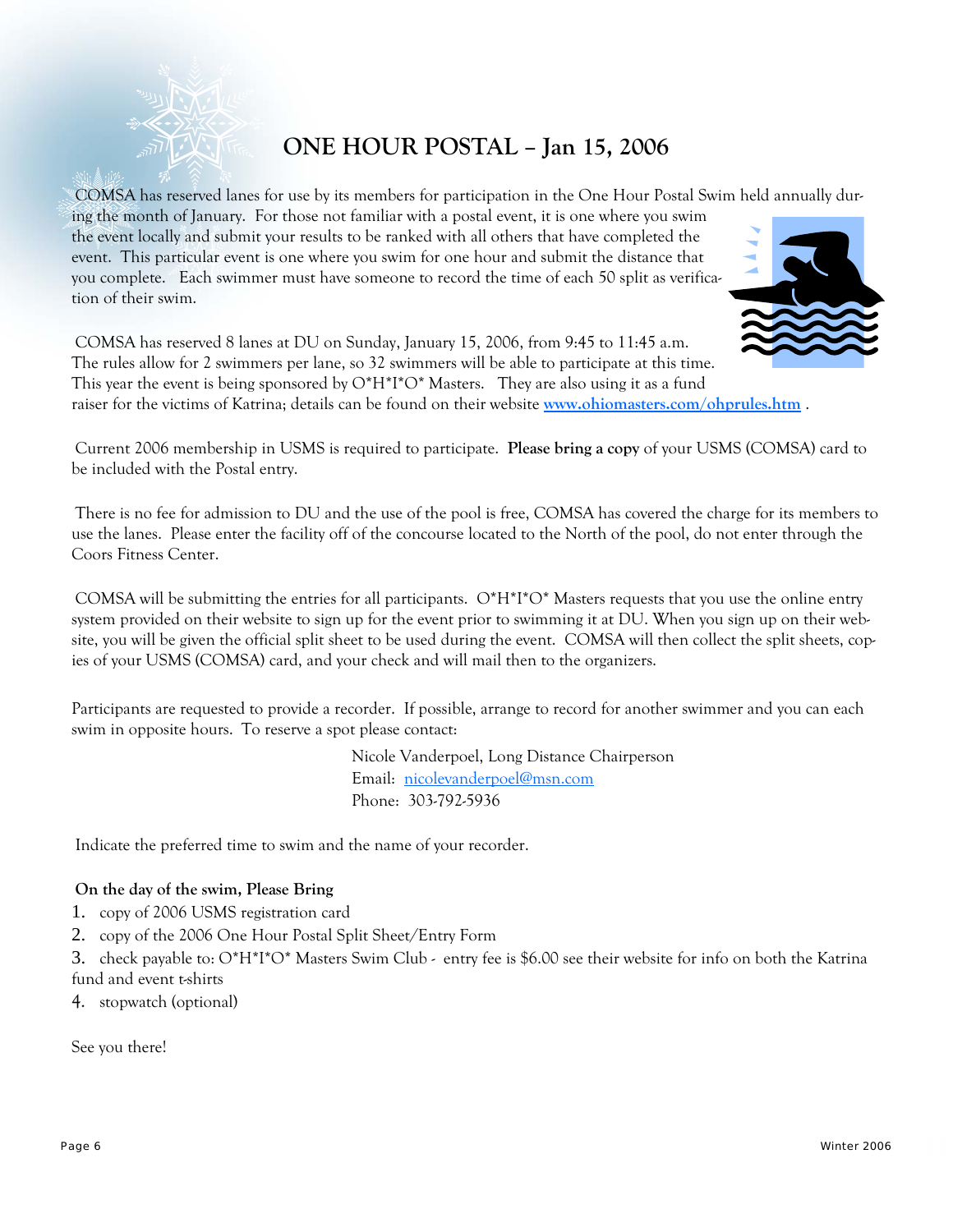## **"FOCUS ON FUNDAMENTALS" SWIM CLINIC & VIDEO REVIEW FOR CLINIC ALUMNI**



 Back by popular demand, **Bob Bruce,** Chair of the USMS Coaches Committee, ASCA Level 5 Coach, and the 2003 USMS Coach of Year is returning to Colorado to conduct a "**Focus On Fundamentals"** Swim Clinic the weekend of Jan 20<sup>th</sup> thru the 22nd at the University of Denver.

 The clinic is divided into **four separate 4.5 hour Stroke Clinics**. Each clinic will provide two pool sessions, a short one for underwater video and a longer one for drills and stroke work, with classroom time in between. Each clinic session will provide a detailed Biomechanics and Stroke presentation and will include analysis of the video sessions. This clinic is appropriate for all experienced masters swimming abilities, but is not for the beginner swimmer.

 The fee for the clinics is \$50.00 for one session, an additional \$45.00 for each the second and third sessions and \$40.00 for the fourth. **The maximum number of swimmers per session will be 12! See below for follow-up DVD information.\***

| Friday, Jan 20:   | 5:30 pm to 10:00 pm Freestyle Clinic     |  |
|-------------------|------------------------------------------|--|
| Saturday, Jan 21: | 8:00 am to 12:30 pm. Breaststroke Clinic |  |
|                   | 1:30 pm to $6:00$ p.m. Butterfly Clinic  |  |
| Sunday, Jan 22:   | 8:00 am to 12:30 pm Backstroke Clinic    |  |

**Clinic Alums**: If you have attended one of Bob's clinics previously, you are invited to return for a small group video shoot and review. Each small refresher session will be one hour, a maximum of six swimmers at a time. The fee is \$10 per stroke (reserve multiple spots for multiple strokes) with an optional follow-up DVD.\*

**Sunday, Jan 22:** Two sessions: 12:45 check in for 1:00 session or 1:45 check-in for 2:00 pm.

 To reserve a space, please email Marcia Anziano at marfer@att.net or call with questions 303-355-5330. Payment must be received by January  $15<sup>th</sup>$  to secure the space prior to the clinics. Mail the check, payable to COMSA, along with a copy of your 2006 USMS card to: Marcia Anziano, 4235 E. 7<sup>th</sup> Ave, Denver, CO, 80220. **Note that cancellations can only be accepted for refund if a replacement can be confirmed.** 

 Please be sure to bring warm clothes and a towel so that you can stay warm during the classroom session between pool sessions, fins to help you during the drill session, and water & any small snacks that you might require during the clinic time.



 \*Bob will be offering the additional service of sending you a DVD with detailed voiceover analysis of your stroke(s). This will be \$20.00 for one stroke, and \$5.00 for each additional stoke. Arrangements and payments for this service will be handled at the clinic, rather than through advance registration.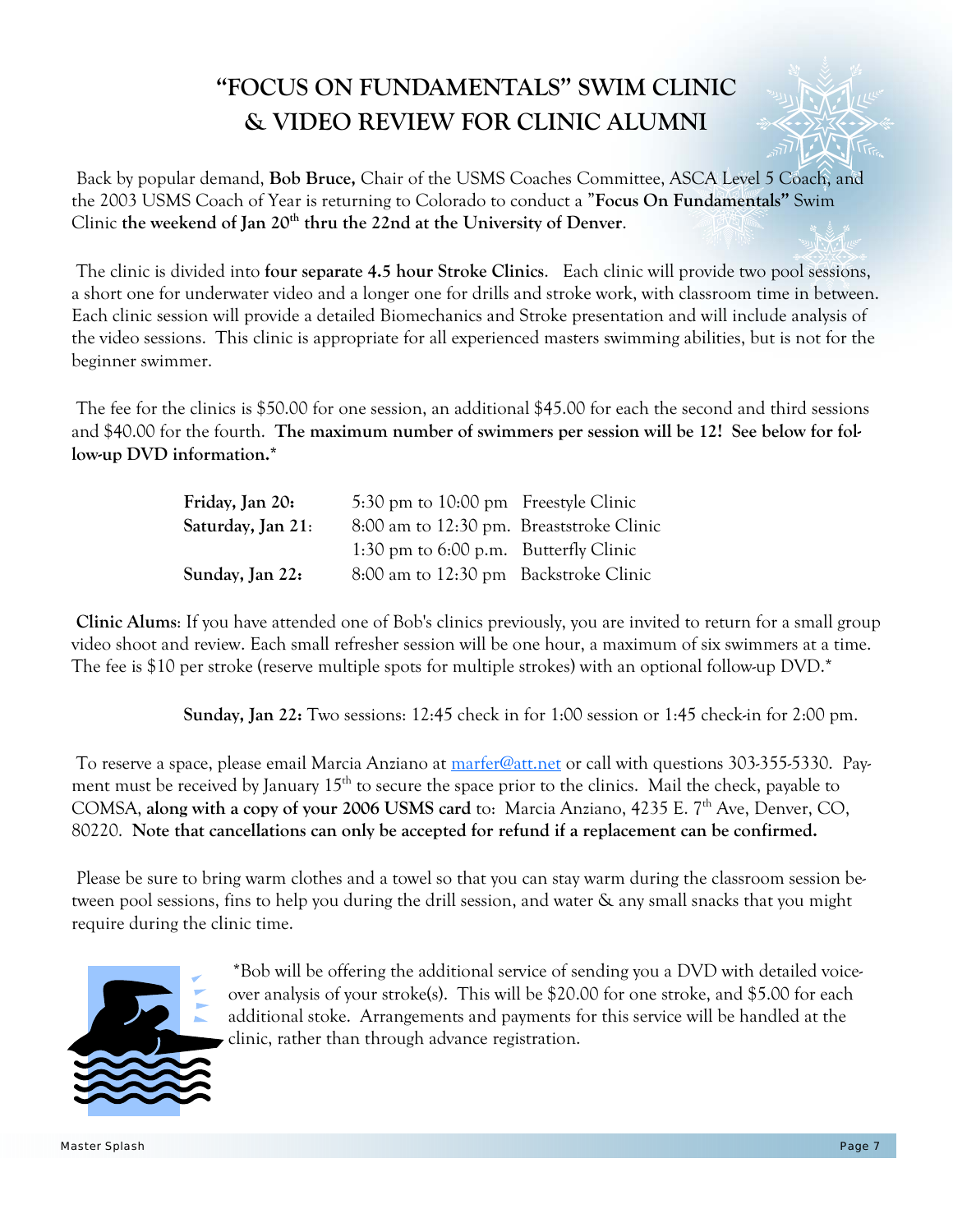

## **Upcoming Swim Meets**

#### **Kim Crouch—Sanctions Chair**

January 2006 marks the beginning of a great Short Course Yards pool competition season. We start off with the Highlands Ranch meet on Saturday, January 7th.

The Montrose meet is January 14th. Entries are due Friday, January 6th or you can deck enter for an additional \$5. This is the second year for this sprint distance meet. It offers the 500 free as well.



Wrapping up the competition in January is the Boulder Pentathlon on Saturday, January 28th. Entries are due January 30th. You can deck enter for an additional \$5. The meet gives you the option of a long course or a short course pentathlon, or you can choose any events from the list of events.

Meet information for all three of these meets can be found in your last newsletter or on the COMSA website at www.comsa.org.

Inside this issue of the Master Splash you will find meet information for the Loveland Sweetheart Meet, February 25th. Entries are due February 23rd. Also in February is the Senior State Meet. Check the COMSA website for details as they become available. In March we have the Short & Sweet Meet and the Mile Hi Mile and Double Mile. Entries are due March 2nd for this March 4 & 5 meet.

The Short Course State Championships will be held April 7,8,& 9 at DU. All meet information is now posted in the "Meets" section of the website. Check it all out and enter early!

See you at the meets!

## **Meet Warm Ups**



#### **Ellen Campbell—Inverness Masters**

As a coach, I am frequently asked by my swimmers, "What should I do for warm up at the meet?" A meet warm up is typically much longer than a warm up you would use before a swim workout. My workouts typically involve a 15 minute warm up and then a small rev up set before hitting the main set of the workout. At a swim meet, you need at least that much to be ready to race your best. Here are a few tips:

- 1. Arrive Early. Be able to take your time getting changed, setting up your stuff, stretching a little , and getting in a lane before it is too crowded. Remember, to training aids are allowed in warm up and be sure to enter feet first.
- 2. Complete 800-1500 meters, depending upon your abilities and age. Be sure to mix in pulling, kicking and drills. Take some time to get off the blocks and do a few 12 1/2's for speed. Make sure your goggles are properly adjusted.
- 3. Always cool down after your race and loosen up a bit before your next race.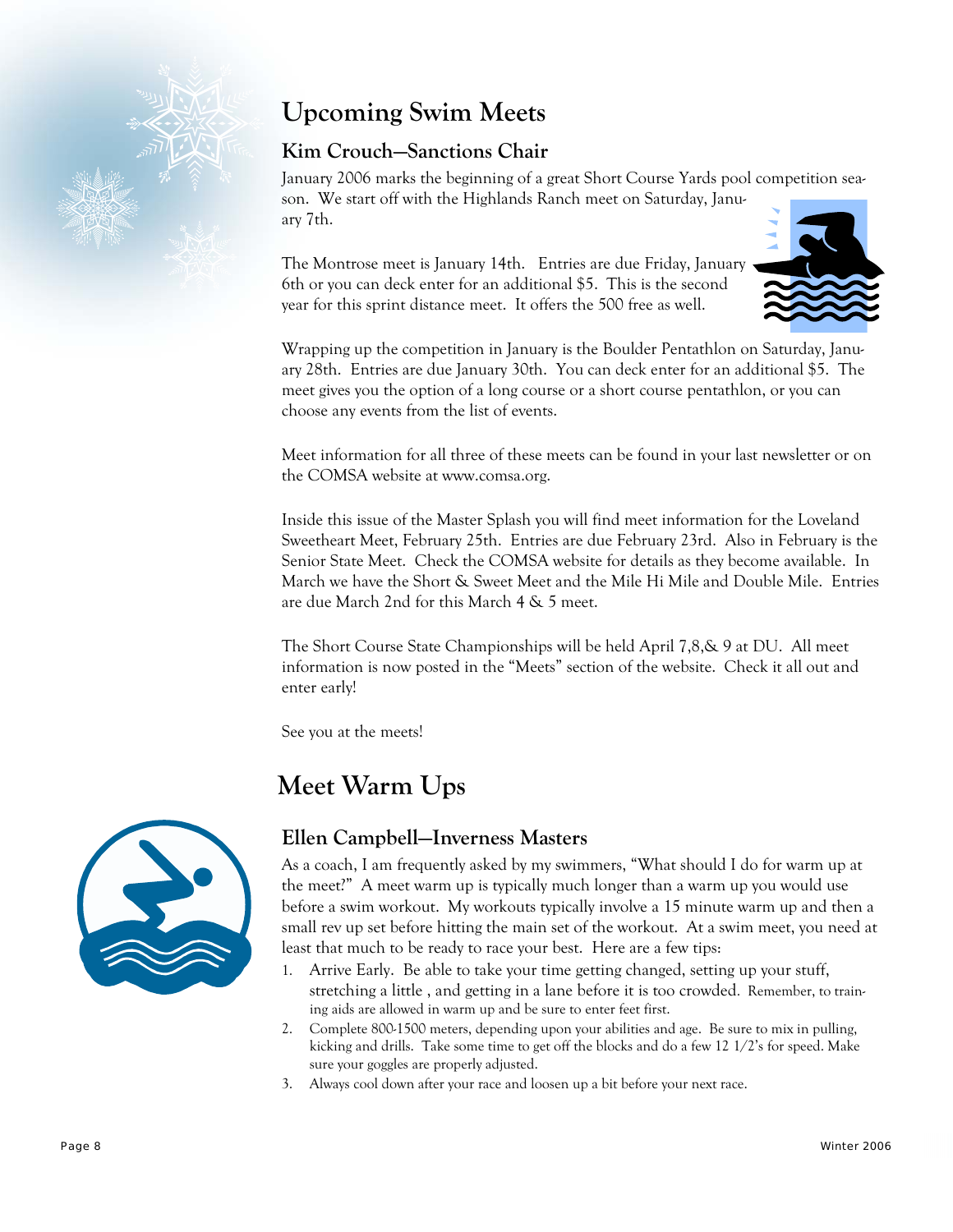# **2006 Colorado Masters National Team Uniforms Order Form**

| <b>Suits/Brand</b>          | <b>Style</b>                           | Price Qty<br>Size                                                                                                                | <b>Comments</b>                                                                      |        |
|-----------------------------|----------------------------------------|----------------------------------------------------------------------------------------------------------------------------------|--------------------------------------------------------------------------------------|--------|
| <b>SPEEDO FSII FEMALE</b>   | Full body skin                         | \$310.00                                                                                                                         |                                                                                      |        |
|                             |                                        | \$246.00                                                                                                                         | For Speedo Sizing:                                                                   |        |
| Navy                        | Hi-neck body skin<br>Hi-neck knee skin | \$203.00                                                                                                                         | www.speedo.com<br>click on 'SHOP SPEEDO USA (rt. Corner)                             |        |
|                             | Bkstroke Hi-Nk Bodyskin                | \$246.00                                                                                                                         | click on Men or Women                                                                |        |
|                             | Record Breaker                         | \$118.00                                                                                                                         | clink on FastSkin FSII                                                               |        |
|                             | Record Breaker Bodyskin                | \$203.00                                                                                                                         | click on the suit style                                                              |        |
|                             | <b>Record Breaker Kneeskin</b>         | \$187.00                                                                                                                         | click on 'what's my size'                                                            |        |
| SPEEDO FSII MALE            | <b>Brief</b>                           | \$43.00                                                                                                                          |                                                                                      |        |
| Navy                        | Full Bodyskin                          | \$310.00                                                                                                                         |                                                                                      |        |
|                             | Hi-Neck bodyskin                       | \$246.00                                                                                                                         |                                                                                      |        |
|                             | Ni-Neck Kneeskin                       | \$203.00                                                                                                                         |                                                                                      |        |
|                             | Bkstroke Hi-Nk Bodyskin                | \$246.00                                                                                                                         |                                                                                      |        |
|                             | Jammer                                 | \$118.00                                                                                                                         |                                                                                      |        |
|                             | Legskin                                | \$145.00                                                                                                                         |                                                                                      |        |
| SPEEDO Aquablade            | Female Recordbreaker                   | \$63.00                                                                                                                          |                                                                                      |        |
| Navy                        | Female Kneeskin                        | \$71.00                                                                                                                          |                                                                                      |        |
|                             | Male Jammer                            | \$54.00                                                                                                                          |                                                                                      |        |
|                             | Male racer                             | \$34.00                                                                                                                          |                                                                                      |        |
|                             | Male Tight                             | \$68.00                                                                                                                          |                                                                                      |        |
| <b>TYR Female Aquashift</b> | Fem Aeroback                           | \$106.00                                                                                                                         |                                                                                      |        |
| Navy/White                  | Aeroback full Body                     | \$193.00                                                                                                                         |                                                                                      |        |
|                             | Aeroback Short John                    | \$163.00                                                                                                                         |                                                                                      |        |
| <b>TYR Female Aquapel</b>   | Fem Aeroback                           | \$81.00                                                                                                                          |                                                                                      |        |
| Navy                        | Aeroback short John                    | \$134.00                                                                                                                         |                                                                                      |        |
|                             | Clipback                               | \$91.00                                                                                                                          |                                                                                      |        |
|                             | Full Body                              | \$166.00                                                                                                                         |                                                                                      |        |
| <b>TYR Male Aquashift</b>   | Jammer                                 | \$103.00                                                                                                                         |                                                                                      |        |
| Navy/White                  | Tight                                  | \$129.00                                                                                                                         |                                                                                      |        |
|                             | ZipperBk Short John solid              | \$177.00                                                                                                                         |                                                                                      |        |
| <b>TYR Male Aquapel</b>     | Compression short                      | \$75.00                                                                                                                          |                                                                                      |        |
| Navy                        | <b>Elite Racer</b>                     | \$45.00                                                                                                                          |                                                                                      |        |
|                             | Full Body                              | \$166.00                                                                                                                         |                                                                                      |        |
|                             | Short John                             | \$145.00                                                                                                                         |                                                                                      |        |
|                             | Tight                                  | \$107.00                                                                                                                         |                                                                                      |        |
| <b>TYR Fusion</b>           | Female Aerobk Short John               | \$70.00                                                                                                                          |                                                                                      |        |
| Navy                        | Female Aerobk Tank                     | \$65.00                                                                                                                          |                                                                                      |        |
|                             | Male Jammer                            | \$53.00                                                                                                                          |                                                                                      |        |
|                             | Male Racer                             | \$34.00                                                                                                                          |                                                                                      |        |
|                             | Male Tight                             | \$68.00                                                                                                                          |                                                                                      |        |
| Lycra Solid SPEEDO          | Female Flyback                         | \$51.00                                                                                                                          | Specify Size for Lycra Suits                                                         |        |
| Navy                        | Female Pro Back                        | \$51.00                                                                                                                          | All Lycra suits will have                                                            |        |
|                             | Male Jammer                            | \$39.00                                                                                                                          | Colorado Masters Logo                                                                |        |
|                             | Male Racer                             | \$33.00                                                                                                                          |                                                                                      |        |
| Lycra Solid TYR             | Female Diamondback                     | \$49.00                                                                                                                          |                                                                                      |        |
| Navy                        | Female Maxback                         | \$49.00<br><u> 1989 - Andrea Sta</u>                                                                                             |                                                                                      |        |
|                             | Male Jammer                            | \$37.00<br><u> 1989 - Jan Sterling Sterling Sterling Sterling Sterling Sterling Sterling Sterling Sterling Sterling Sterling</u> |                                                                                      |        |
|                             | Male Racer                             | \$32.00                                                                                                                          |                                                                                      |        |
| Name:                       | Address:                               |                                                                                                                                  | <b>Total Amount Due:</b>                                                             |        |
| Phone:                      | City:                                  |                                                                                                                                  | Make all checks payable to COMSA<br>Orders will not be processed without proper pay- |        |
| Email:                      | State:                                 | Zip:                                                                                                                             | ment                                                                                 |        |
| Master Splash               |                                        |                                                                                                                                  |                                                                                      | Page 9 |